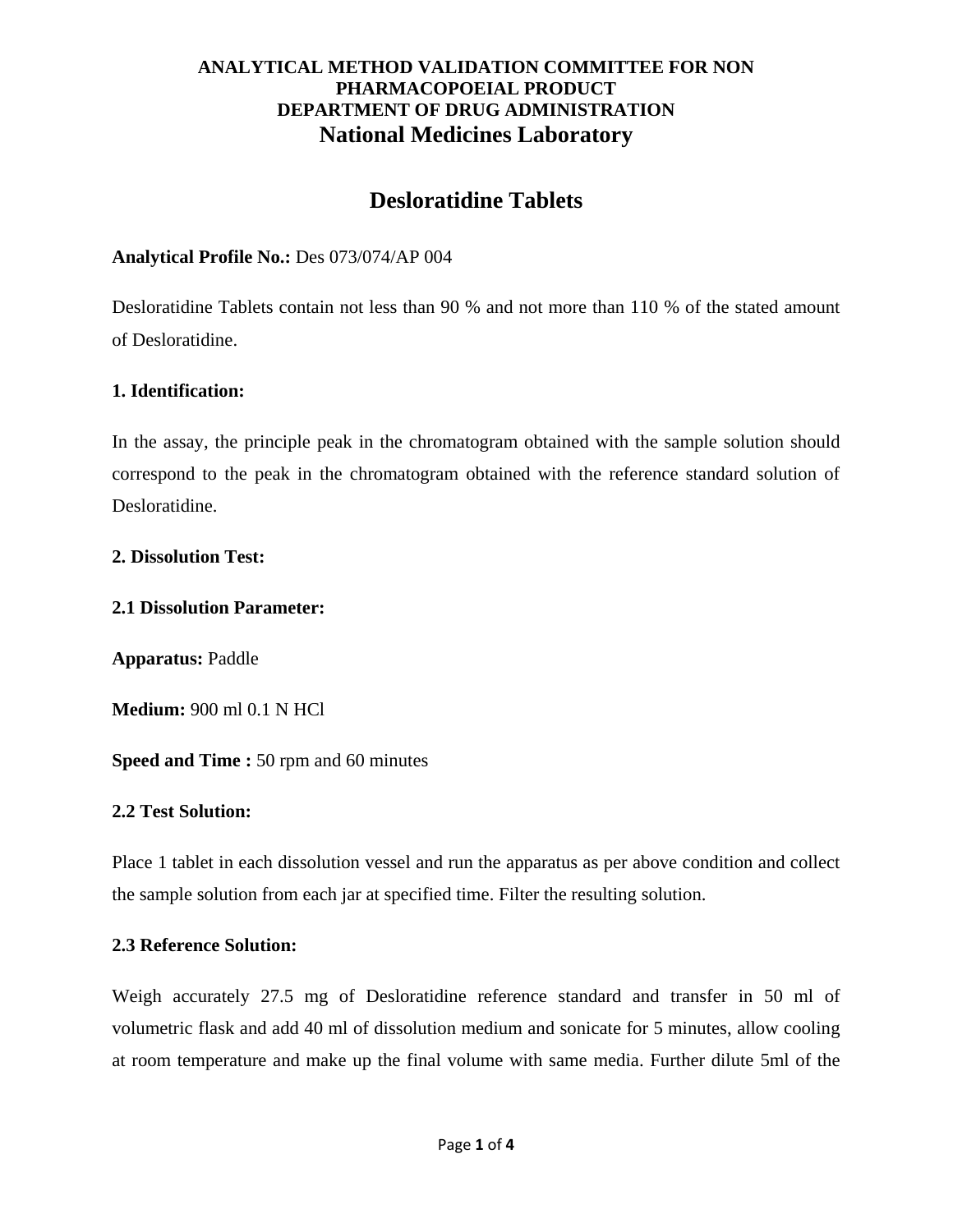solution to 50 ml with the dissolution media. Again dilute 5 ml of the resulting solution to 50 ml with the dissolution medium.

## **2.4 Procedure:**

Measure the absorbance of the standard and sample solution at about 280 nm using 0.1 N HCl as blank.

Calculate the % release of the drug in each tablet.

### **2.6 Limit:**

D. Not less than 80% of the stated amount

**3. Assay:** Determine by liquid chromatography

### **3.1 Test Solution:**

Weigh individually 20 tablets and crush the tablet to fine powder. Weigh accurately the powder equivalent to 25 mg of the Desloratidine and transfer into 50 ml volumetric flask. Add about 30 ml of methanol dissolve by sonicating for about 5 minutes, cool to room temperature and make up the volume to 50 ml with mobile phase. Centrifuge the resulting solution. Dilute 5 ml of the resulting solution to 25 ml with mobile phase.

#### **3.2 Reference Solution:**

Weigh accurately 25 mg of Desloratidine reference standard and transfer in 50 ml volumetric flask, add 10 ml of methanol and dissolve by sonicating for about 5 minutes, cool to room temperature and make up the volume to 50 ml with mobile phase. Centrifuge the resulting solution. Dilute 5 ml of the resulting solution to 25 ml with mobile phase.

## **3.3 Chromatographic Condition:**

**Column:** C18 (25 cm X 4.6 mm)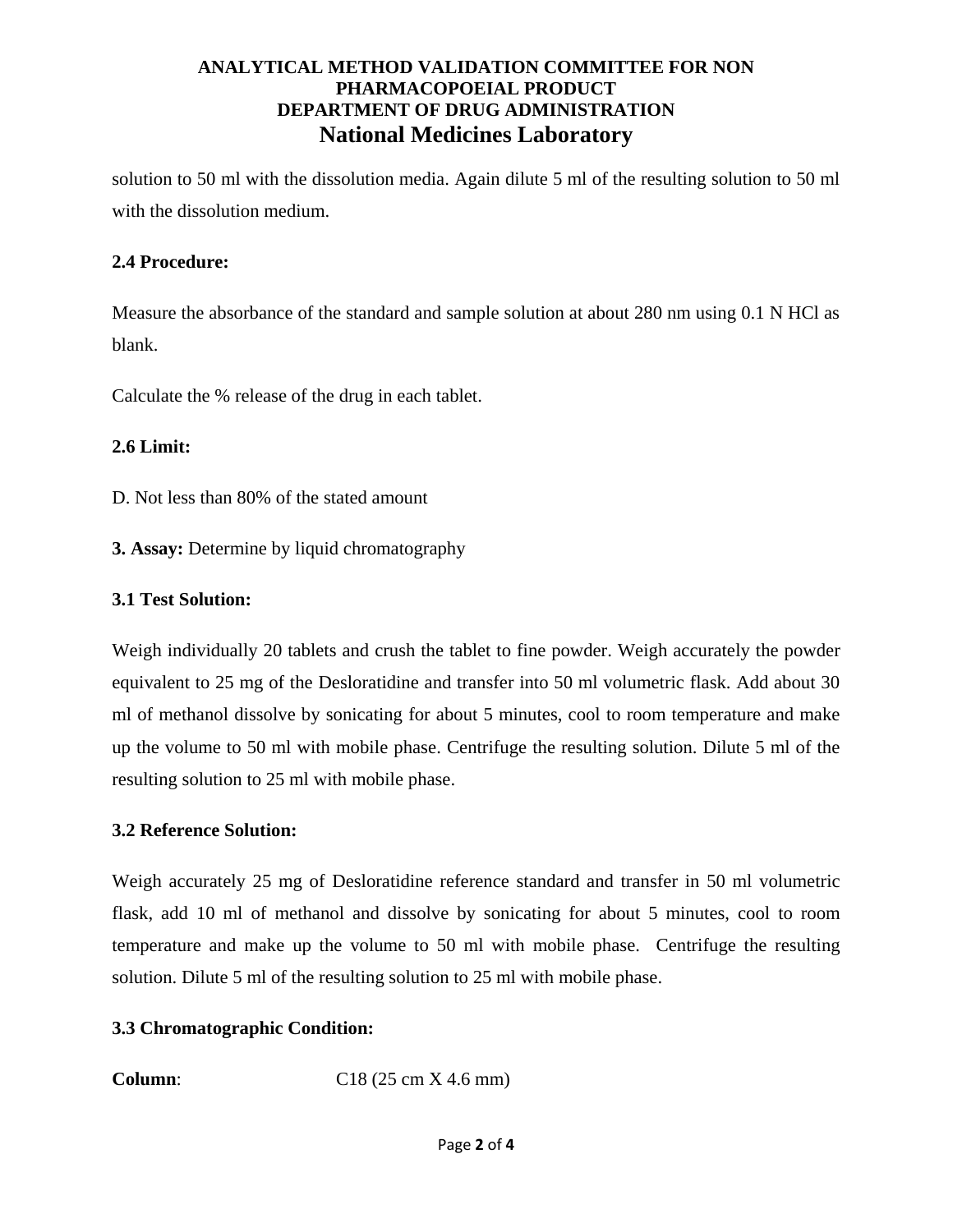| <b>Flow rate:</b>          | $1.0 \text{ ml/min}$ |
|----------------------------|----------------------|
| Wavelength:                | $278 \text{ nm}$     |
| <b>Injection volume:</b>   | $20 \mu l$           |
| <b>Column Temperature:</b> | $35^{\circ}$ C       |
| <b>Detector:</b> UV        |                      |

#### **Mobile Phase**:

80 volume of 0.1 % Triethylamine in water pH adjusted to 2.5 with ortho phosphoric acid and 20 volume of Acetonitrile. Mix the solution and cool to room temperature and filter the solution through 0.2 micron filter paper using vacuum pump.

### **3.4 Procedure:**

Inject 5 µl of standard solution of Desloratidine as per above mentioned chromatographic condition. In the chromatogram obtained from the standard preparation, the column efficiency determined from the major peak should not be less than 2000 theoretical plates, the tailing factor should be not more than 2.0 and the relative standard deviation of five replicate injections should be not more than 2.0 %. Inject 5 µl of the sample preparation and chromatograph as per above mentioned chromatographic condition.

Calculate the content of Desloratidine HCL per tablet.

## **4. Uniformity of content (if required):**

#### **4.1 Test Solution:**

Weigh 10 tablets individually and place one tablet individually in 50 ml volumetric flask, add about 30 ml of mobile phase. Dissolve by sonicating for about 10 minutes and make up the volume to 50 ml with mobile phase. Filter the solution through 0.2 µm filter paper.